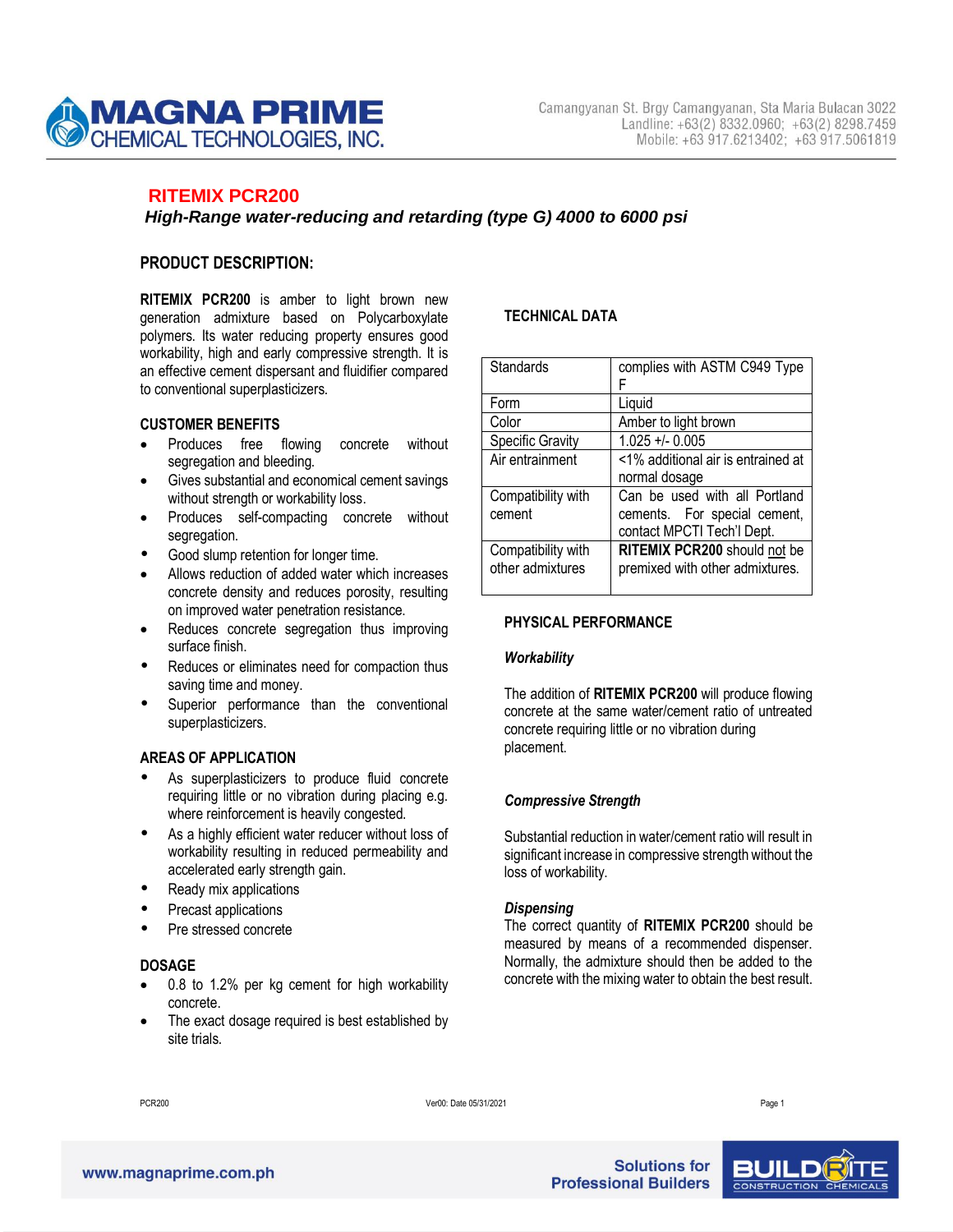

# **RITEMIX PCR200**

*High-Range water-reducing and retarding (type G) 4000 to 6000 psi*

#### *Curing*

As with all structural concrete, good curing practice should be maintained, particularly in situations where an overdose has occurred. Water spray, Buildrite Curing compound spray or applied curing membrane should be used.

### **PACKAGING**

**RITEMIX PCR200** is available in 20-Liter pail or in 200- Liter drum.

#### **STORAGE**

**RITEMIX PCR200** has a minimum shelf life of 1 year when stored in the original unopened containers under normal warehouse conditions

#### **HEALTH AND SAFETY**

Suitable protective gloves and goggles should be worn.

Splashes on the skin should be removed with water. In case of contact with eyes rinse immediately with plenty of water and seek medical advice.

#### **FIRE**

**RITEMIX PCR200** is water based and non-flammable.

**PCR200** 

PCR200 Ver00: Date 05/31/2021 Page 2



**Solutions for Professional Builders**